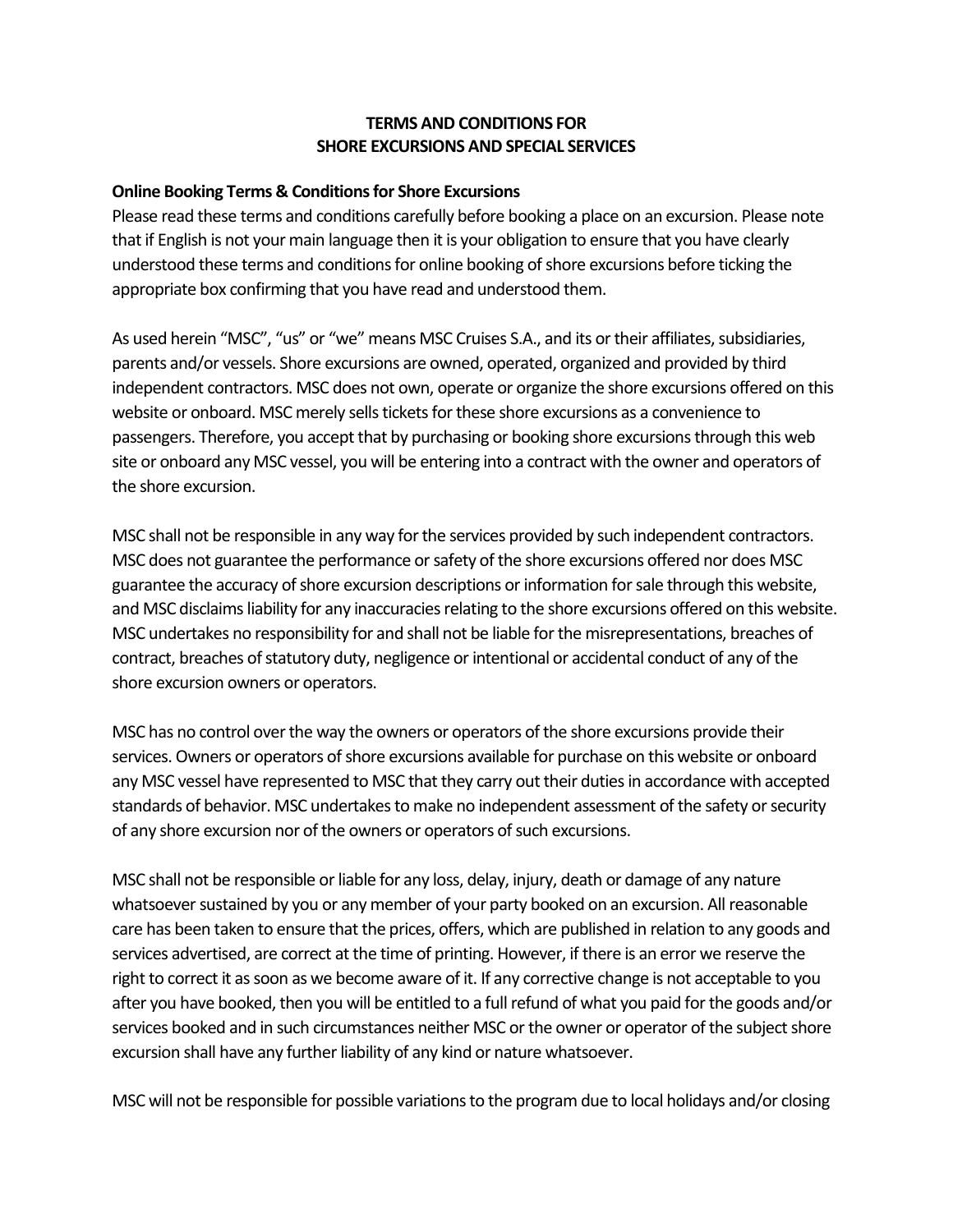of the sites to be visited and/or any other event (strikes, demonstrations, mechanical breakdowns, etc.), which could prevent from performing the tour in a complete or partial way. The routing and timing of each tour will be reconfirmed onboard. Every shore excursion/tour requires a minimum number of participants and may have a maximum limit of participants. If the minimum number of passengers required is not achieved the excursion may be cancelled. If the minimum number of passengers is booked for an excursion, the tour may be lead by a bilingual guide.

You understand that MSC has made no representations about the suitability of these excursions offered for sale on this website or onboard any MSC vessel.

You and all members of your party, by booking a place on any excursion where there is a degree of physical exertion involved, confirm that you and all those others who have booked are in good physical and mental condition, with no history or condition such as seizures, dizziness, fainting, heart condition, respiratory problems or back/neck problems, or any other medical condition of body or mind which could make physical exertion or lack of access to immediate medical care hazardous (these examples are not exclusive) or any other illness, infirmity or condition that would preclude you from participating in any excursions that you have selected. You should also make sure that no one in your party who has booked such an excursion is taking medicine that carries a warning about impairment of physical or mental abilities.

If you are pregnant, certain excursions may not be suitable for you. When booking any excursions, it is your responsibility, including any member of your party that has booked an excursion, to make sure that you are fit and well enough to take part in any excursion booked and to take care of yourself whilst on it.

If you participate in an excursion involving water, you should take care in avoiding alcohol and eating a full meal. Where buoyancy aids are provided for an activity they must be worn at all times. Be aware that the sea is unpredictable. Life guards are not always present and there may not be a flag or other system to indicate whether or not it is safe to go in the water. In addition, beach activities may not be supervised or accompanied so take care to satisfy yourself as to the safety of the beach and/or the sea at the time of your excursion. Children must always be supervised by you at all times whist on an excursion, especially near water.

All such activities are undertaken by you and any member of your party that has booked at your/ their own risk and MSC cannot be held liable for any injury, loss, death or damage whatsoever resulting as a consequence. Before booking any activity excursion it is very important, and your responsibility, that you and any member of your party that has booked an excursion to check that your travel insurance covers the specific type of excursion booked.

You or any member of your booking may be prevented from participating in an excursion (whether pre-booked or not), if it is determined that you or any member of your booking is unsuited to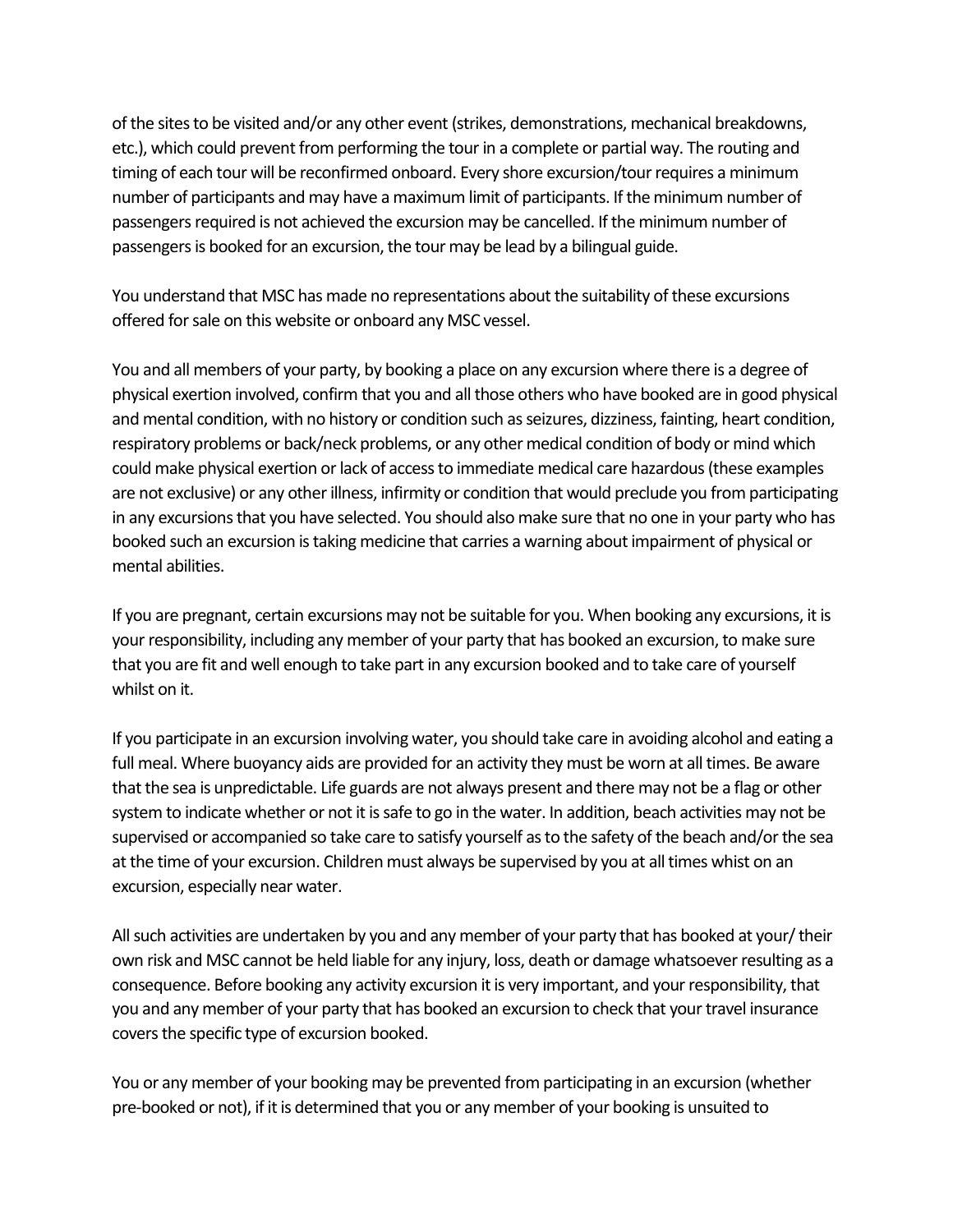undertake the excursion, or if you or they appear to be under the influence of drugs or alcohol. In the event that you are prevented from undertaking the excursion for any of these reasons then you may not be entitled to any refund of the cost of the excursion booked.

The owner or operator of shore excursions may require participants to sign a liability release and/or assumption of risk form before participating in the excursion. Such releases are particularly common in the case of snorkeling or scuba diving excursions.

If you book the shore excursion before cruise commences, the full payment will be debited on your board account at the time of embarkation. The shore excursions can be booked, modified or cancelled without penalties either up to 4 days before cruise departure, provided that MSC Cruises is notified through MSC Cruises web site either on board.

On board the excursions can be modified up to 48 hours prior to the commencement of the booked shore excursion. If you want to cancel the shore excursion onboard, no cancellation fees would be applied, provided that the cancellation is made 48 hours prior to the commencement of the booked shore excursion. Any refund will automatically be posted to your onboard account. Tours involving flights, trains, special events, overland stays, hotel stay and private arrangements are excluded. Other restrictions may apply.

These Terms and Conditions are subject to the Law and Jurisdiction applicable to your cruise Booking Conditions with MSC. You may also further be subject to any specific Law and Jurisdiction in relation to any third party providers' services or goods that you have purchased and in respect of which that contract is subject to.

Once we have received and confirmed your booking, you the 'Lead Passenger' will become contractually liable for the goods and services booked. Before booking your Shore Excursion **please confirm and tick the box below indicating that you have read and understood these terms and conditions.**

**We will confirm your booking by issuing a confirmation receipt by e-mail.** We will communicate with you using the email address you have provided. We will assume that your email address is correct and that you understand the risks associated with using this form of communication.

## **Online Booking Terms & Conditions for Special Services**

Please note that if English is not your main language then it is your obligation to ensure that you have clearly understood these booking on line terms and conditions relating to any goods or services offered by any third party before ticking the appropriate box confirming that you have read and understood them.

As used herein "MSC", "us" or "we" means MSC Cruises S.A., and its or their associate or parent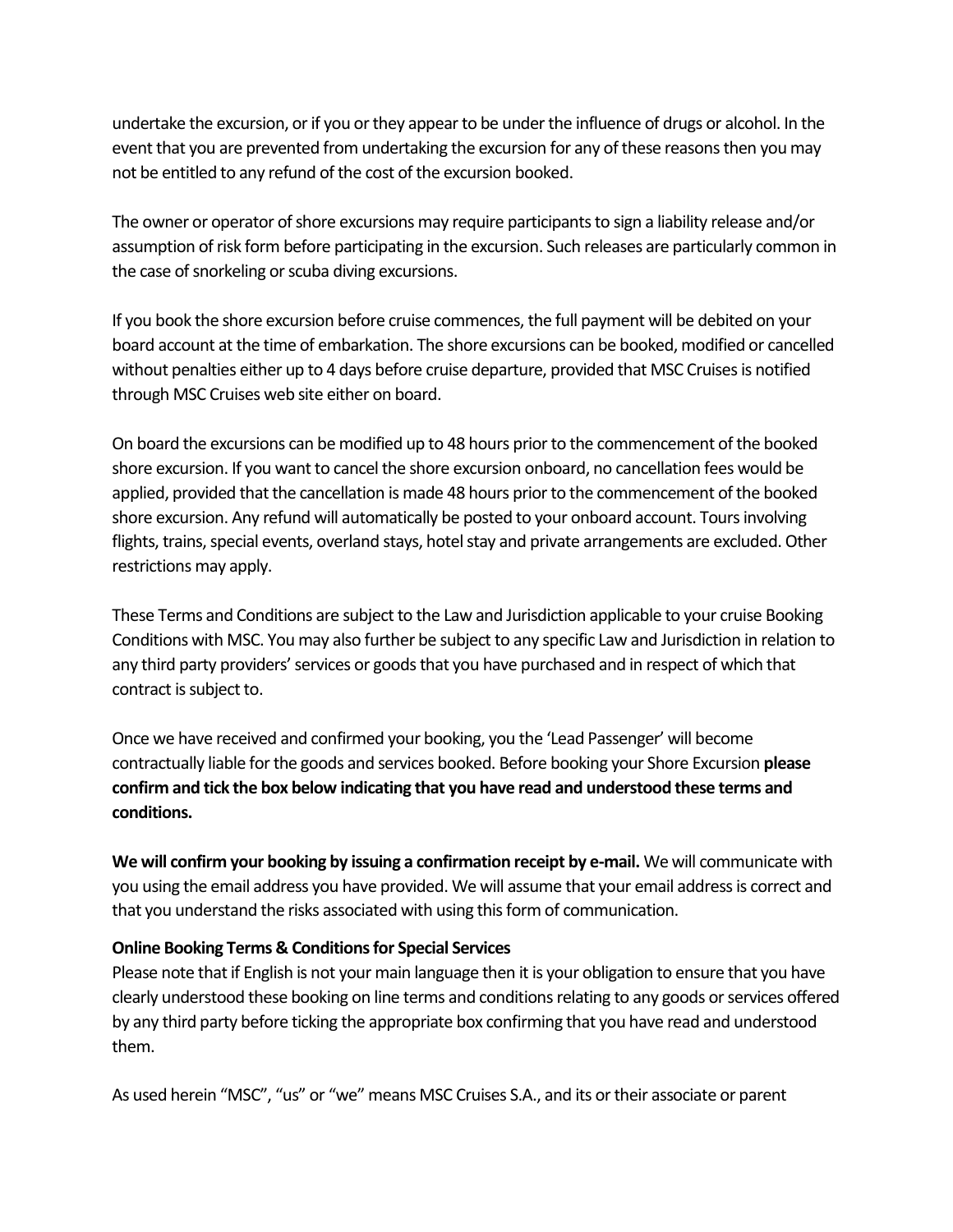companies, subsidiaries and/or vessels. All reasonable care has been taken to ensure that the prices, offers, which are published in relation to any goods and services advertised, are correct at the time of printing. However, if there is an error we reserve the right to correct it as soon as we become aware of it or to modify prices at any time without notice including after booking.

If any corrective change is not acceptable to you after you have booked, then you will be entitled to a full refund of what you paid for the goods and/or services booked and MSC and supplier shall thereafter be relieved of any further liability of any kind or nature whatsoever.

You accept that, when booking services with any third party goods or services supplier, such as a Spa treatment or parking services, you will be entering into a contract directly with the suppliers of the goods or services. MSC undertakes no responsibility for and are not liable for the misrepresentations, breaches of contract, breaches of statutory duty or negligence of any of the third party suppliers who sell their goods and services through this website or through MSC or whilst on board. We are not responsible or liable for the acts/omissions of the third party suppliers in relation to such goods or services which results in any loss, damage, or injury to you or any member of your party booking or purchasing such goods or services.

You and all members of your party by booking any services confirm that you and all those others who have booked are in good physical and mental condition, with no history or condition such as seizures, dizziness, fainting, heart condition, respiratory problems, back/neck problems, or any other medical condition of body or mind which could make the service you have booked hazardous (these examples are not exclusive). It is your responsibility to make sure that you are fit and well enough to take part in such services and to take care of yourself whilst on it.

You should also make sure that no one in your party who has booked such a treatment is taking medicine that carries a warning about impairment of physical or mental abilities. If you are pregnant some type of treatment may not be suitable for you.

If you have any doubts about your ability to participate in such services, check with your personal physician before booking.

If you book the special services before cruise commences, the full payment will be debited on your board account at the time of embarkation. The booking shall be deemed to be successfully complete unless cancelled or modified within 4 days before the expected date of departure, thereafter you will not be able to cancel or modify on-line your booking for special services anymore.

Should you cancel or modify any service booked, you might be charged with a fee according to the type of the on-board service as specified in the service description. You agree on behalf of yourself and all member of your party who have booked any service or have reserved any of the advertised goods to be bound by these terms and conditions before booking your optional extras please confirm and tick